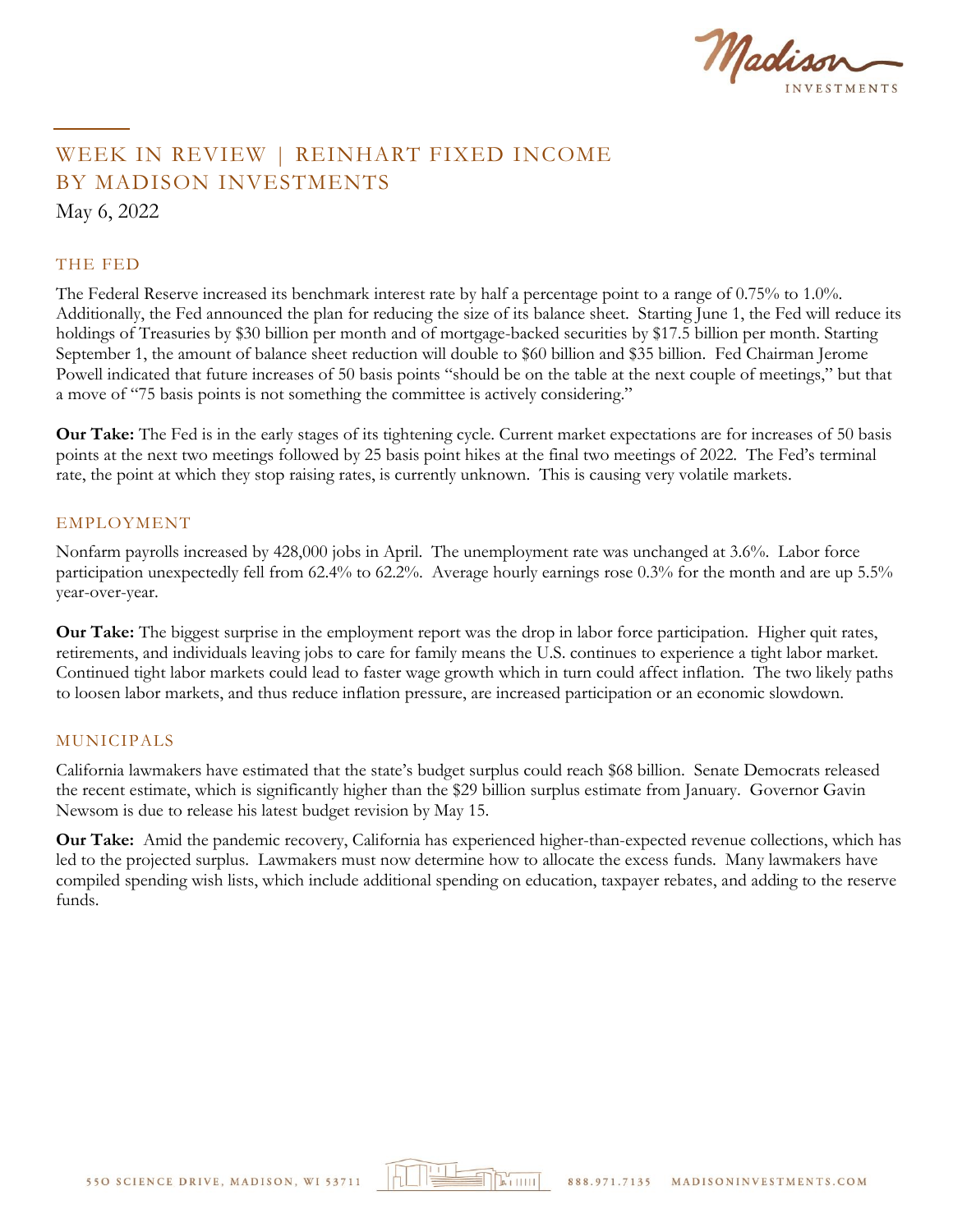

## MADISON INVESTMENTS CONSULTANT & ADVISOR SERVICES TEAM Consultant and Advisor Services Desk: 888.971.7135